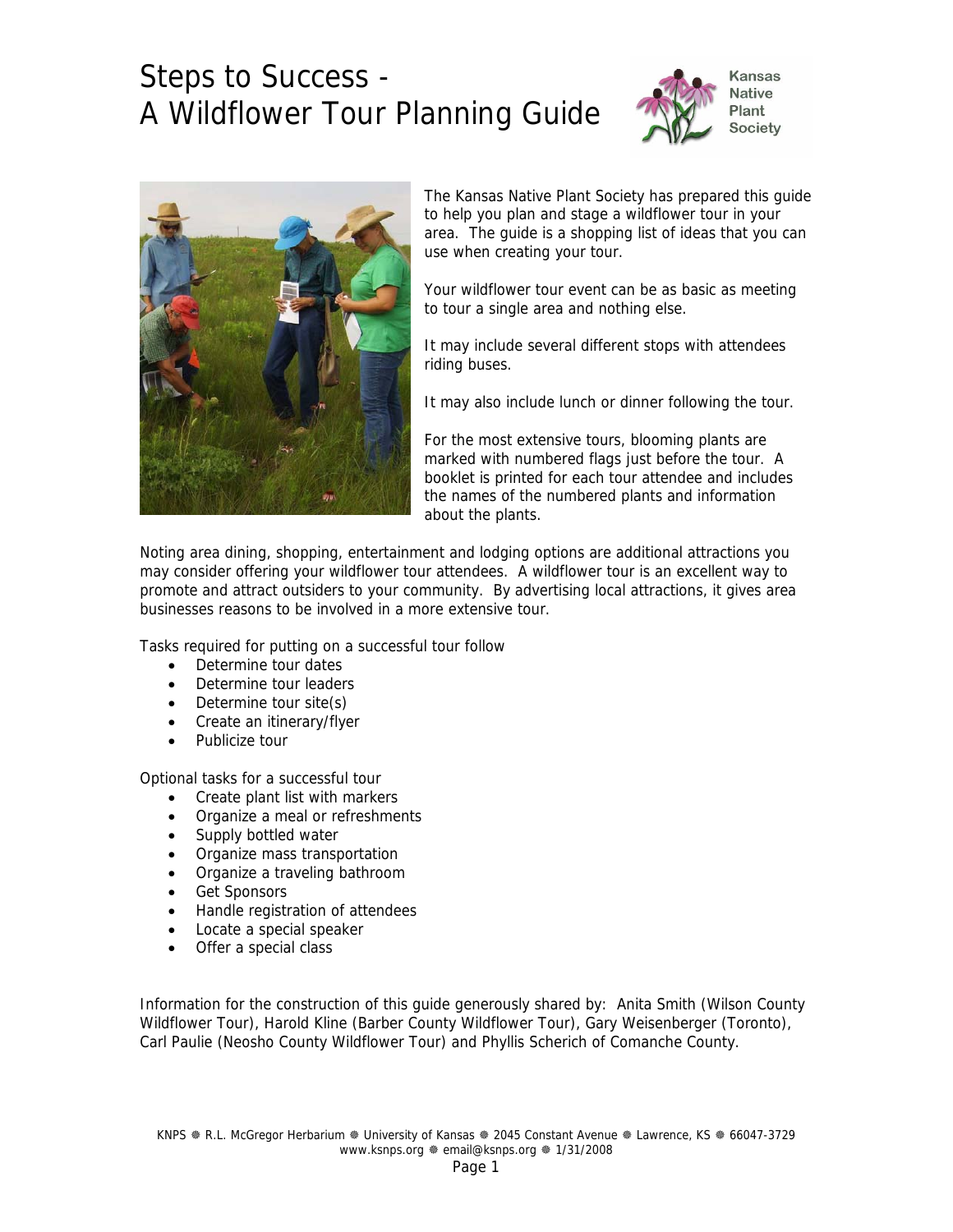

### **Things to do 6 to 12 months before the tour**

- Determine dates for the tour. Generally May and June are best for spring wildflowers and grasses, while September and October are best for fall wildflowers. The majority of prairie grasses are at their peak in the fall. Consider morning tours and evening tours to avoid the heat of the day. Many tours are held on weekends but weekday evening tours are popular too.
- Choose a tour date that does not conflict with similar events or holidays. Consult the Kansas Native Plant Society web page calendar for tour dates already planned in your area. Several Counties have long established annual wildflower tour dates (Barber, Chase, Cherokee, Neosho and Wilson).
- Identify interested persons in your area who are willing to volunteer on planning committees. Committees may include: wildflower identification, event publicity, transportation coordination, dining, lodging, informational presentation, entertainment, booklet preparation, business coordinator, bathroom facilities.
- Consider who your target audience is. They may include land owners, ranchers, gardeners, youth groups, or city dwellers. Plan to publicize the event to the groups you want to target.
- Obtain the assistance of knowledgeable individuals who can provide wildflower identification in your area and serve as wildflower tour guides. Try to have one guide for every 10 to 12 attendees you anticipate. Large groups with only one leader tend to be difficult for the attendees to see the plants while the leader is talking.
- If a booklet is being created, determine a list of potential wildflowers to be seen on the day of the tour. If possible, obtain drawings or photographs for your booklet. The booklet may be as basic as a listing of plant names. It will be more interesting and useful if it contains scientific name, plant family name, identifying characteristics, grazing use, wildlife use, medicinal uses, and historical uses. You may utilize the following online resources to assist with plant identification:
	- o www.lib.ksu.edu/wildflower
	- o spuds.agron.ksu.edu
	- o www.skyways.org/orgs/fordco/wildflowers/index.html
- The following offices may be consulted for ideas for potential wildflower tour sites and also for individuals knowledgeable about wildflowers and grasses.
	- o Federal National Resources and Conservation Services NRCS [www.ks.nrcs.usda.gov](http://www.ks.nrcs.usda.gov/)
	- o Resource Conservation and Development RC&D [www.ks.nrcs.usda.gov/partnerships/rcd/html](http://www.ks.nrcs.usda.gov/partnerships/rcd/html)
	- o District Conservation Service DCC [www.sccdistrict.com/dist\\_ks.htm](http://www.sccdistrict.com/dist_ks.htm)
	- o Kansas Native Plant Society KNPS [www.kansasnativeplantsociety.org](http://www.kansasnativeplantsociety.org/)
	- o Kansas Farm Bureau KFB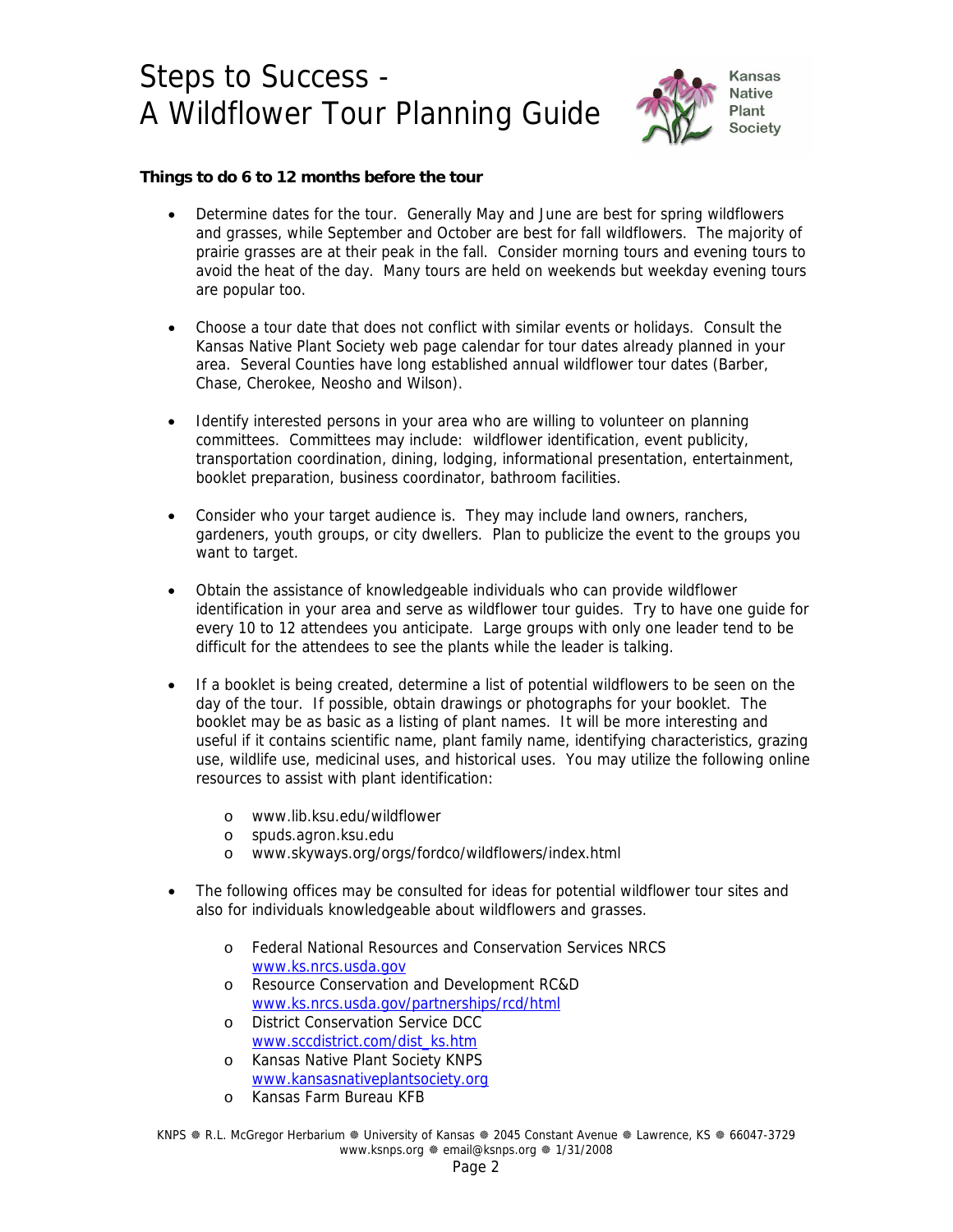

#### [www.kfb.org](http://www.kfb.org/)

- o Kansas Farm Service Agency FSA [www.fsa.usda.gov/ks](http://www.fsa.usda.gov/ks)
- o Biology departments at your local colleges and universities
- o State, Federal and local parks
- Private property owners in you area may also manage pastures where native plants and wildflowers are abundant and allow permission for a tour stop. Obtain permission from landowners for property access in advance and learn the history of the property and the family.
- Remember that different properties will have different numbers and types of wildflowers in bloom depending on their geology and past management, so choose several different potential tour sites to provide the best wildflower showings for the tour. Native hay fields offer some of the greatest diversity. Pastures that have been sprayed or overgrazed will offer the least diversity.
- Name your tour and give it a theme. It can be as simple as the "X" County Wildflower Tour or something like "Wildflowers of the Flint Hills". Use it in your publicity flyer, for the booklet to be distributed to attendees, and in any other publicity that you do.
- Create a colorful flyer using your tour theme name, contact information, gathering location, colorful plant photos, fee information (if charging), reminder to wear appropriate outdoor clothing, and suggest to bring bug spray, water and sun block. The flyer should be easy to read and eye catching at a glance. Be sure to include the sponsors of your tour.
- Determine whether roads will likely be accessible to the site by passenger vehicles during your tour date, or if school buses or other mass transit will be able to access the roads. Your local school bus system may be willing to provide busses to transport attendees to the tour site from a central gathering place.
- Plan for bad weather. Either have a rain date or state that the tour will take place rain or shine.
- Have a registration process in place for your tour. Plan to collect names, phone number, mailing address, email address, and number attending. If the tour plans change at the last minute, you should be able to communicate with your attendees. The number attending is critical for planning for supplies and transportation.
- Determine a fee to charge if necessary to offset the cost of the tour.
- Find sponsors to help offset the cost. Some sponsors to consider are:
	- o NRCS
	- o Extension Office
	- o Chamber of Commerce
	- o Local Businesses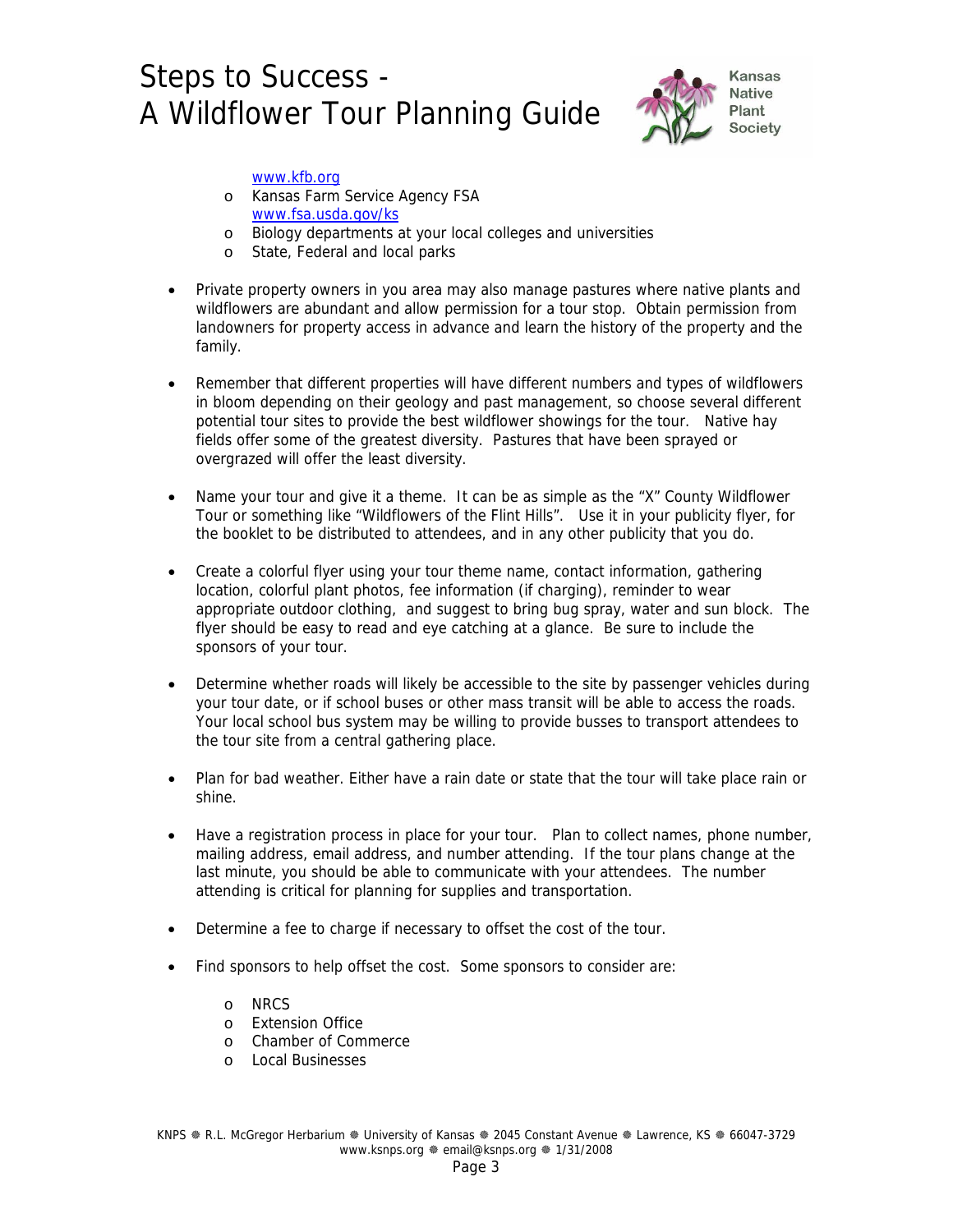

- Mail your flyer to those registering so they will have the contact information, time and location information for themselves and to share with others. Contact those who attended last year's tour to notify of the upcoming tour.
- Choose a registration deadline a week or two prior to your tour date, so that you have adequate time to finalize plans for dining, transportation and other amenities. If you are collecting a fee for the tour you will also have time to collect payments and plan for and purchase goods to be provided. Also, if you plan to offer a tour the next year, you will have a list of people to notify.
- Contact local business owners who may be willing to offer a discount to your wildflower tour attendees for shopping, dining, entertainment or lodging. These businesses should be supplied with copies of your flyer, and also list them in the booklet, including a description of the business, a description of their discount, street address and phone number. For people who are not familiar with your area, a brief description of the business location will be very helpful.
- Determine a gathering place for the wildflower tour attendees. Depending on the scale of your tour, an indoor meeting place such as a school or community building may be appropriate and provide restroom facilities, a speaker system and a projection screen.



• Coffee and a simple breakfast may be provided before the tour. Lunch or dinner may be offered after the tour. Consider whether a local group is willing and able to provide "home made" food items. A Meal gives people a chance to socialize after seeing the various plants, and is a favorite activity among attendees.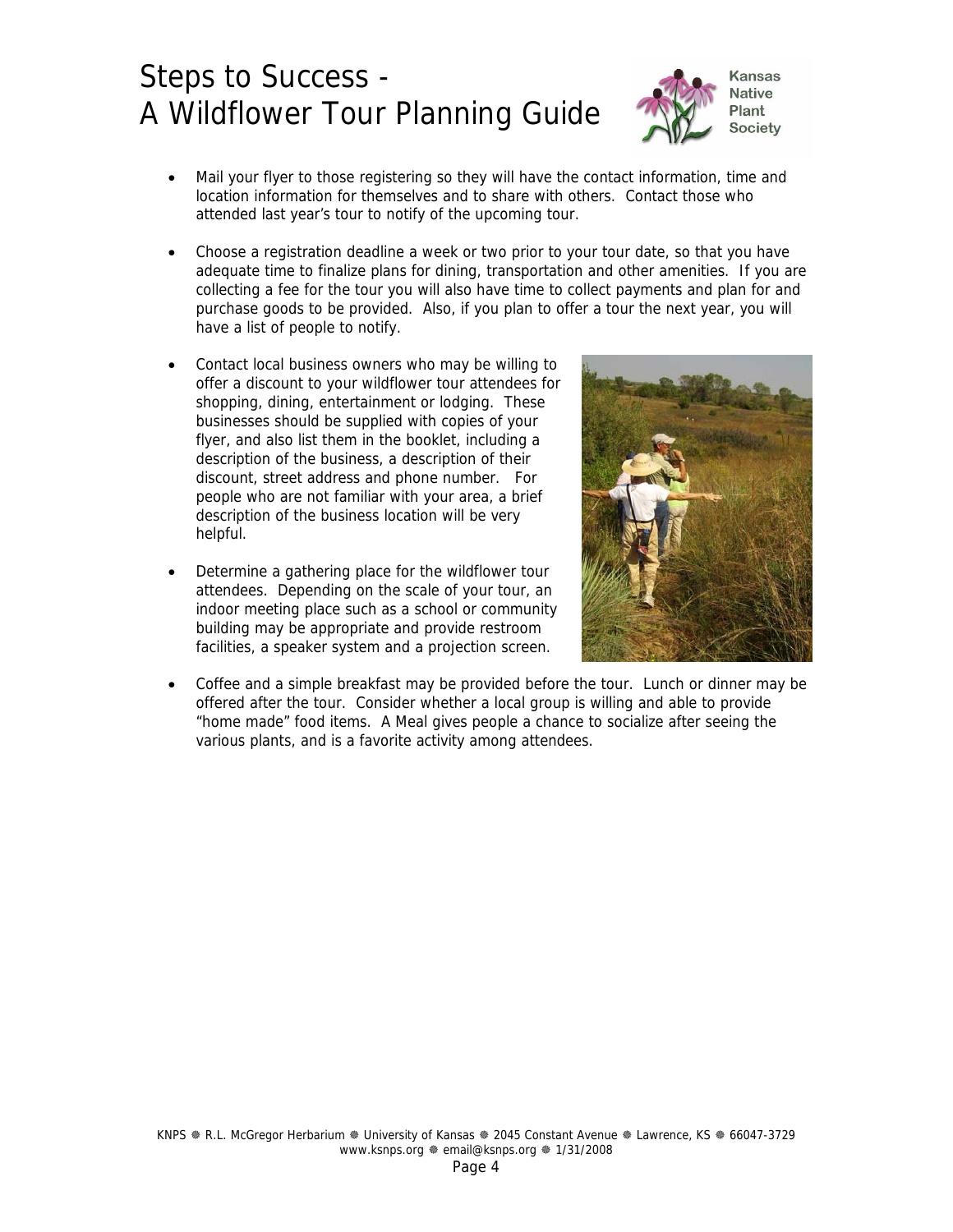

### **Things to do 2 to 6 months before the tour**

- Once the details of the tour are determined, begin to publicize your Wildflower Tour. Your publicity should clearly state who to contact to register for the tour.
- Time your publicity for maximum saturation within 2-3 months of the tour date. Please note that some publications and newsletters may require 2 to 6 months of advance notice before printing dates.
- The following are good publicity venues.
	- o Kansas Native Plant Society
	- o Local Newspaper
	- o Grass & Grain publication
	- o Local Rural Electric Cooperative publication
	- o Kansas Traveler Publication
	- o NRCS Office
	- o Conservation District Office
	- o Research & Extension Office
	- o Local businesses such as convenience stores and restaurants may allow you to post flyers in their windows or on their bulletin boards.
- If you plan to post your flyer, plan to bring your own supply of tape and push pins. It may be more effective to tape several permanent flyers in highly visible window areas and on the counter near cash registers than to leave a stack of flyers in an out of the way place.
- Begin to prepare your booklet for the tour date.
	- o For the numbered plant section, use a spreadsheet to type the common names of potential plants and sort the list by common name. This list will be taken to the site a few days before the event and updated with sequential numbers.
	- o Plant marking flags can be purchased inexpensively from BenMeadows.com (search for "stake flags". Bundles of 100 flags are less than \$10.
	- o Prepare a listing of businesses and people that assisted or sponsored your tour, thanking them, and include the tour guides' names and affiliations. List the businesses who have offered a "special offer" in your booklet. Be sure to include complete address and phone numbers for people who are not familiar with your area.
	- o Consider adding a map to your booklet, indicating the locations of tour stops, unless on private property.
	- o You may also want to mark the map with locations of interest to people who are new to your area, and point out the businesses locations that have assisted with planning your tour.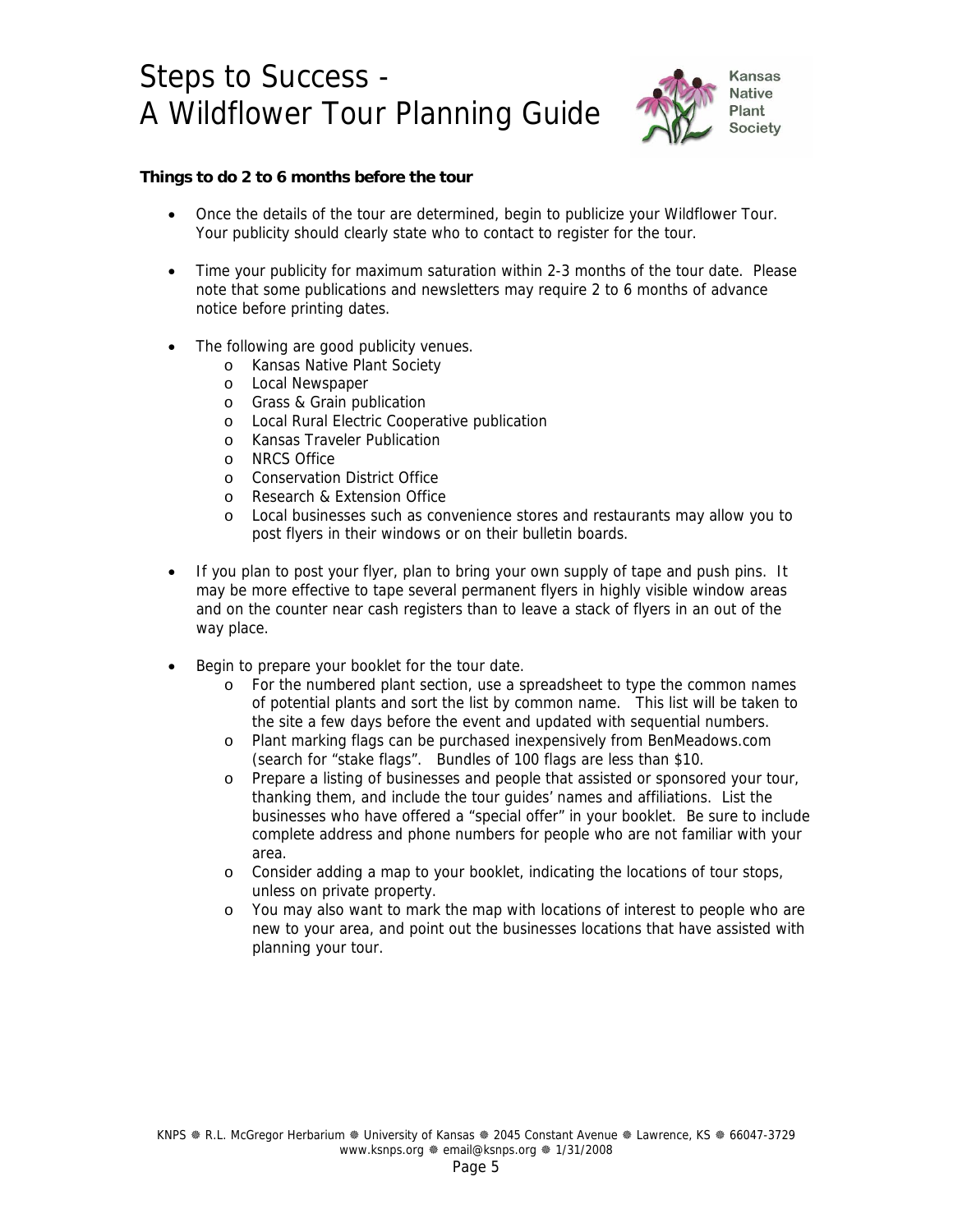

### **Things to do 1 month before the tour**

- Preview native plant tour areas to inventory anticipated blooms on your tour date. Confirm that your booklet includes plants you anticipate being in bloom during the tour.
- Confirm the number of pre-paid registered attendees and determine the amount and sources for coffee, food, water, booklets and bug spray, sun block and bathroom facilities necessary for expected attendees. Add a few extra of everything for last minute registrants.
- Confirm your meeting place, pre-tour presentation, entertainment, transportation, and bathroom facilities at tour location. Reconfirm that discounts offered by local businesses will be available to tour attendees. Plan for adequate trash/waste disposal at the meeting place and sites.
- Finalize the booklet except for numbers for flagged plant numbers. The booklet should include thanks to all volunteers and tour guides, advertisers, property owners, education institutions, reference materials and any assistance offered for your tour.

### **Things to do 2 days before the tour**

- Visit tour site and mark wildflower plants and grasses with numbered flags. Take your potential plant list to the tour sites when you post numbered flags. Assign a sequential number to each plant on your spreadsheet as you flag them. Before printing the plant list, resort by the flag number, so that your list is the order that the attendees will encounter the plants. Try to make a loop through the site and space the flags out so that there isn't congestion by the attendees. Make the loop start at the road, loop through the site, and end back at the road where the tour began.
- Sort the booklet by flag number before printing, so that your tour attendees encounter blooms in numerical order, making it easier for them and your guides to follow the flow of the tour.
- Plan to set up a check in location for tour attendees, to track the number of registered participants and also to note any unregistered attendees that may need to pay a fee.